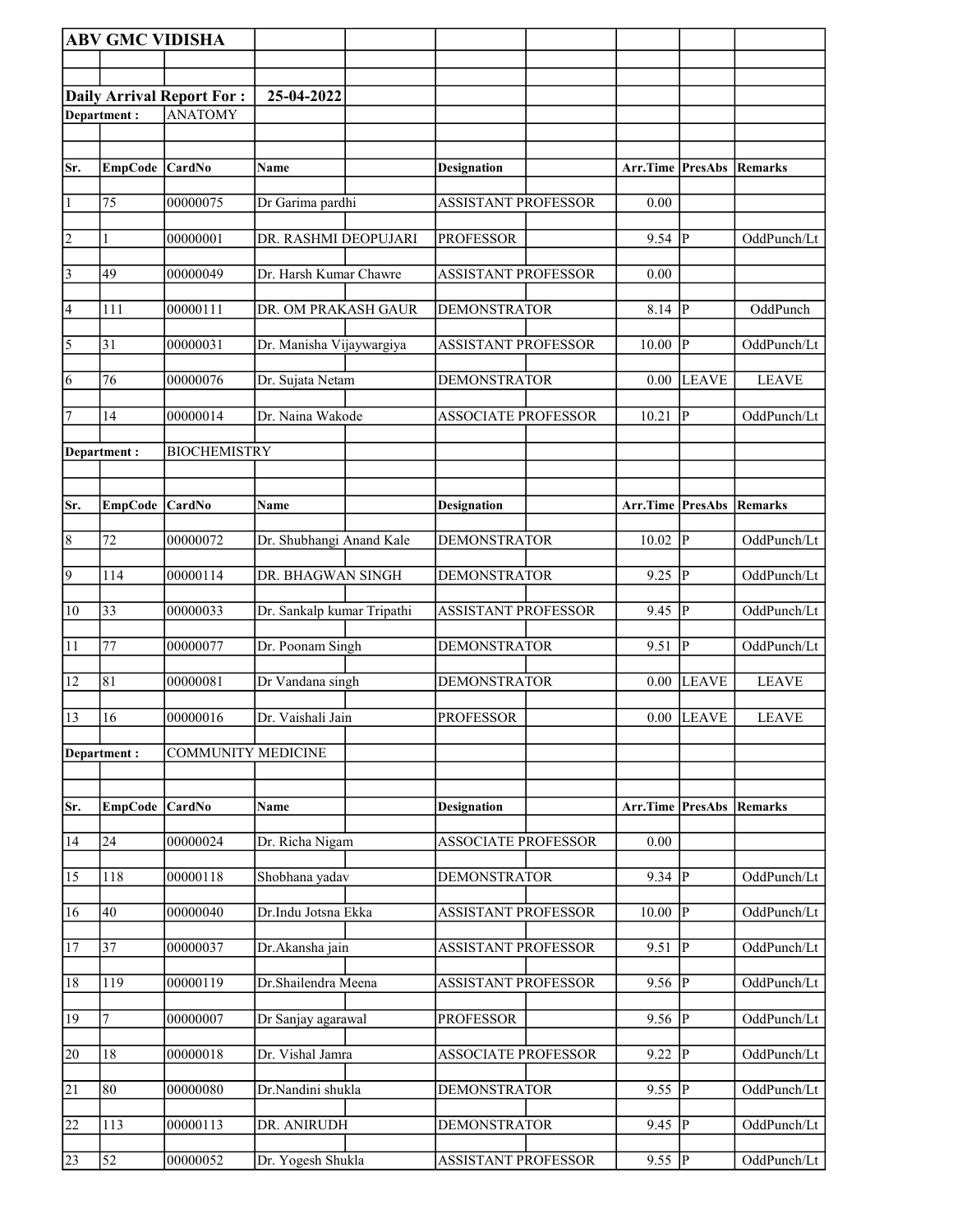| 24           | 82             | 00000082                 | Dr. Ashish Upaddhyay        | <b>DEMONSTRATOR</b>        | 8.48             | P                       | OddPunch/Lt  |
|--------------|----------------|--------------------------|-----------------------------|----------------------------|------------------|-------------------------|--------------|
| $ 25\rangle$ | 36             | 00000036                 | Dr.Neeraj Khare             | <b>ASSISTANT PROFESSOR</b> | 9.48             | P                       | OddPunch/Lt  |
|              | Department :   | <b>DEAN</b>              |                             |                            |                  |                         |              |
|              |                |                          |                             |                            |                  |                         |              |
| Sr.          | <b>EmpCode</b> | CardNo                   | Name                        | <b>Designation</b>         | Arr.Time PresAbs |                         | Remarks      |
| 26           | 97             | 00000097                 | DR. Sunil Nandeshwar        | <b>DEAN</b>                | 0.00             | <b>OD</b>               | <b>OD</b>    |
|              | Department:    | <b>FORANSIC MEDICINE</b> |                             |                            |                  |                         |              |
| Sr.          | <b>EmpCode</b> | CardNo                   | Name                        | Designation                | Arr.Time PresAbs |                         | Remarks      |
|              |                |                          |                             |                            |                  |                         |              |
| 27           | 35             | 00000035                 | Dr. Narendra singh patel    | <b>ASSOCIATE PROFESSOR</b> | 9.59             | P                       | OddPunch/Lt  |
| 28           | 126            | 00000126                 | Dr. Vivek kumar Chouksey    | <b>ASSISTANT PROFESSOR</b> | 9.41             | $ {\bf p} $             | OddPunch/Lt  |
| 29           | 112            | 00000112                 | DR. POOJA TIWARI            | <b>DEMONSTRATOR</b>        | 9.52             | lP.                     | OddPunch/Lt  |
| 30           | 54             | 00000054                 | Dr.Manish Nigam             | <b>PROFESSOR</b>           | 0.00             |                         |              |
| 31           | 85             | 00000085                 | Dr. Sharad Dohare           | <b>DEMONSTRATOR</b>        | 9.59             | p                       | OddPunch/Lt  |
|              | Department:    | MICROBIOLOGY             |                             |                            |                  |                         |              |
|              |                |                          |                             |                            |                  |                         |              |
| Sr.          | <b>EmpCode</b> | CardNo                   | Name                        | Designation                | Arr.Time PresAbs |                         | Remarks      |
| 32           | 88             | 00000088                 | Dr. Sanjay Singh            | <b>ASSISTANT PROFESSOR</b> | 9.12             | IР                      | OddPunch/Lt  |
| 33           | 4              | 00000004                 | Dr Avinash laghave          | <b>PROFESSOR</b>           | 9.38             | P                       | OddPunch/Lt  |
| 34           | 110            | 00000110                 | DR, RAGINI DANGI            | <b>DEMONSTRATOR</b>        | 8.59             | P                       | OddPunch/Lt  |
| 35           | 106            | 00000106                 | Dr.Aarti Jain               | <b>ASSOCIATE PROFESSOR</b> | 9.51             | P                       | OddPunch/Lt  |
| 36           | 79             | 00000079                 | Dr.Prashant kumar bhakoriya | <b>DEMONSTRATOR</b>        | 9.59             | $\overline{P}$          | OddPunch/Lt  |
| 37           | 125            | 00000125                 | DR.Himanshi Bansal          | ASSISTANT PROFESSOR        | 9.14             | P                       | OddPunch/Lt  |
|              | Department:    | PATHOLOGY                |                             |                            |                  |                         |              |
|              |                |                          |                             |                            |                  |                         |              |
| Sr.          | <b>EmpCode</b> | CardNo                   | Name                        | <b>Designation</b>         | Arr.Time PresAbs |                         | Remarks      |
| 38           | 48             | 00000048                 | Dr.Pratibha Meena           | <b>ASSISTANT PROFESSOR</b> | 9.55             | $\overline{\mathbb{P}}$ | OddPunch/Lt  |
| 39           | 78             | 00000078                 | Dr. Rajnikant ahirwar       | <b>DEMONSTRATOR</b>        | 8.59             | P                       | OddPunch/Lt  |
| 40           | 83             | 00000083                 | Dr.Fuzail Ahmad             | <b>DEMONSTRATOR</b>        | 0.00             |                         |              |
| 41           | $\vert$ 51     | 00000051                 | Dr. Lal Pranay singh        | <b>ASSISTANT PROFESSOR</b> | 0.00             |                         |              |
| 42           | 128            | 00000128                 | <b>DR.PREETI MANDLOI</b>    | <b>ASSISTANT PROFESSOR</b> | 0.00             | LEAVE                   | <b>LEAVE</b> |
| 43           | 6              | 00000006                 | Dr Gopal krishna sawke      | <b>PROFESSOR</b>           | 10.52            | $\overline{P}$          | OddPunch/Lt  |
| 44           | 17             | 00000017                 | Dr. Tina Rai                | ASSOCIATE PROFESSOR        | 10.00            | $ {\bf p} $             | OddPunch/Lt  |
| 45           | 84             | 00000084                 | Dr. Sunil Nagar             | <b>DEMONSTRATOR</b>        | 10.00            | P                       | OddPunch/Lt  |
|              |                |                          |                             |                            |                  |                         |              |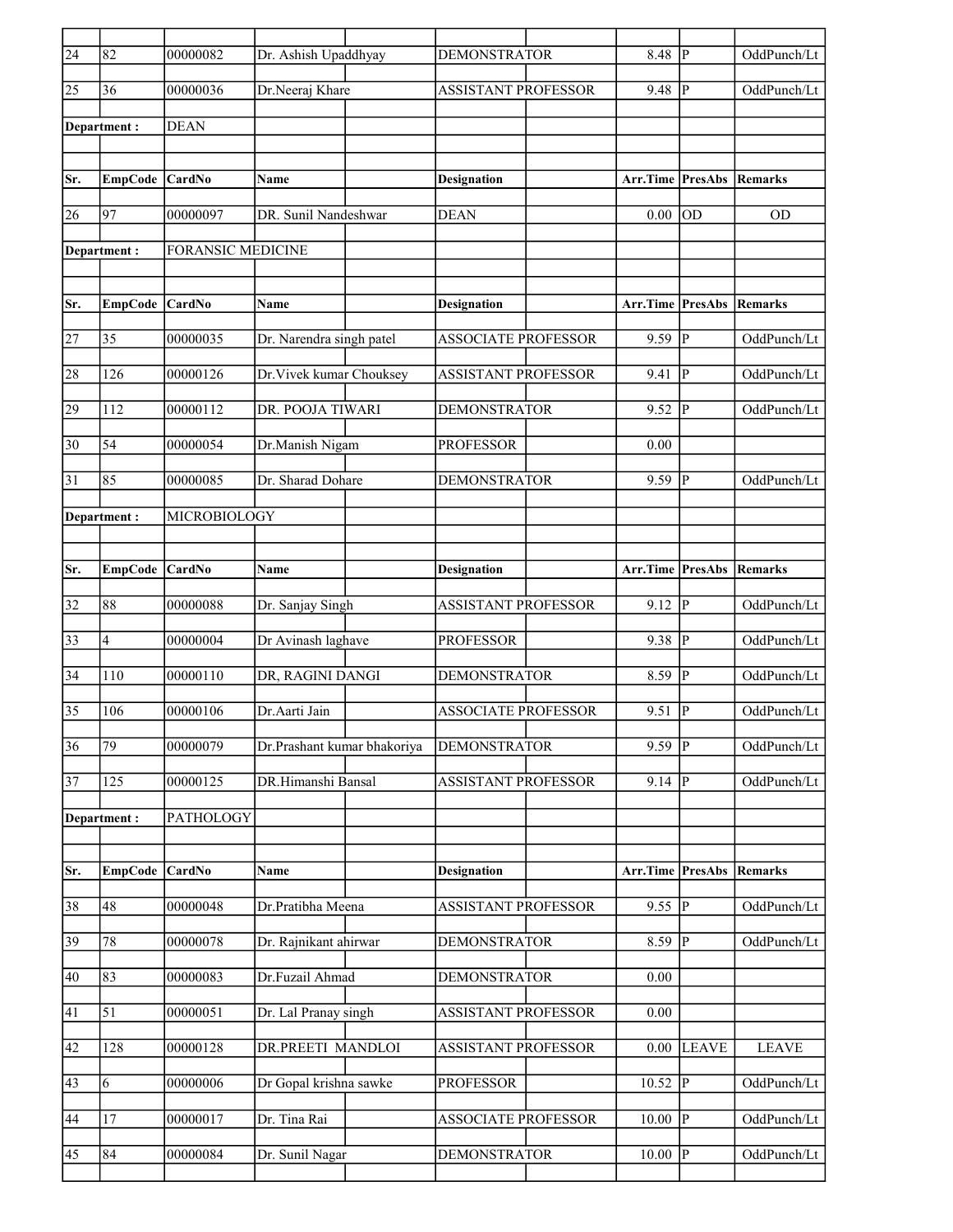| Department:     |                | PHARAMCOLOGY |                         |                            |                           |   |             |
|-----------------|----------------|--------------|-------------------------|----------------------------|---------------------------|---|-------------|
|                 |                |              |                         |                            |                           |   |             |
|                 |                |              |                         |                            |                           |   |             |
| Sr.             | <b>EmpCode</b> | CardNo       | <b>Name</b>             | <b>Designation</b>         | <b>Arr.Time   PresAbs</b> |   | Remarks     |
| 46              | 74             | 00000074     | Dr. Raina Jain          | <b>ASSISTANT PROFESSOR</b> | 9.49                      | P | OddPunch/Lt |
|                 |                |              |                         |                            |                           |   |             |
| 47              | 73             | 00000073     | Dr. Sudhir Kumar Jain   | <b>ASSISTANT PROFESSOR</b> | 9.53                      | P | OddPunch/Lt |
| 48              | 22             | 00000022     | Dr Akhilesh kumar       | <b>PROFESSOR</b>           | 7.44                      | P | OddPunch    |
|                 |                |              |                         |                            |                           |   |             |
|                 | Department:    | PHYSIOLOGY   |                         |                            |                           |   |             |
|                 |                |              |                         |                            |                           |   |             |
| Sr.             | <b>EmpCode</b> | CardNo       | <b>Name</b>             | <b>Designation</b>         | <b>Arr.Time   PresAbs</b> |   | Remarks     |
|                 |                |              |                         |                            |                           |   |             |
| 49              | 15             | 00000015     | Dr. Mona Kharbanda      | <b>ASSOCIATE PROFESSOR</b> | 8.54                      | P | OddPunch/Lt |
| 50              | 8              | 00000008     | Dr Suman rai            | <b>PROFESSOR</b>           | 8.18                      | P | OddPunch    |
|                 |                |              |                         |                            |                           |   |             |
| $\vert$ 51      | 32             | 00000032     | Dr.Brajesh sharma       | <b>ASSISTANT PROFESSOR</b> | 9.56                      | P | OddPunch/Lt |
| 52              | 71             | 00000071     | Dr. Parul Sharma        | <b>DEMONSTRATOR</b>        | 0.00                      |   |             |
|                 |                |              |                         |                            |                           |   |             |
| 53              | 70             | 00000070     | Dr. Pankaj Kumar Sharma | <b>DEMONSTRATOR</b>        | 9.52                      | P | OddPunch/Lt |
| 54              | 115            | 00000115     | Dr. SOBHARAN MEENA      | <b>DEMONSTRATOR</b>        | 9.52                      | P | OddPunch/Lt |
|                 |                |              |                         |                            |                           |   |             |
| $\overline{55}$ | 108            | 00000108     | Dr.Geeta Shammani       | <b>ASSISTANT PROFESSOR</b> | 9.56  P                   |   | OddPunch/Lt |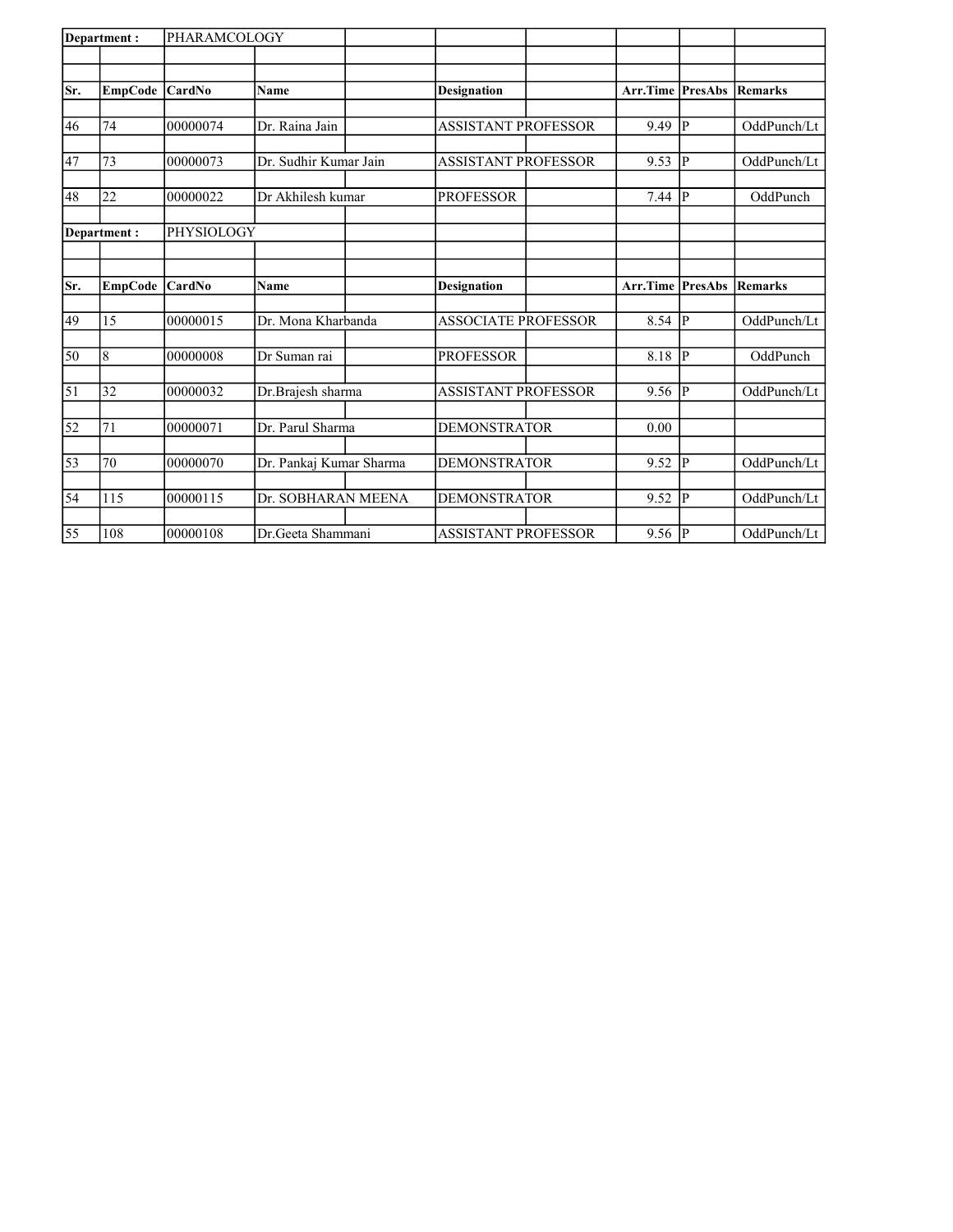|                                                                      | <b>ABV GMC VIDISHA</b> |                    |                                           |                            |                                 |                        |             |
|----------------------------------------------------------------------|------------------------|--------------------|-------------------------------------------|----------------------------|---------------------------------|------------------------|-------------|
|                                                                      |                        |                    |                                           |                            |                                 |                        |             |
|                                                                      |                        |                    |                                           |                            |                                 |                        |             |
| <b>Daily Arrival Report For:</b><br><b>ANESTHESIA</b><br>Department: |                        | 25-04-2022         |                                           |                            |                                 |                        |             |
|                                                                      |                        |                    |                                           |                            |                                 |                        |             |
|                                                                      |                        |                    |                                           |                            |                                 |                        |             |
| Sr.                                                                  | EmpCode CardNo         |                    | Name                                      | <b>Designation</b>         | Arr.Time                        | <b>PresAbs Remarks</b> |             |
| $\vert$ 1                                                            | 58                     | 00000058           | Dr.Sevras Hingwe                          | <b>ASSISTANT PROFESSOR</b> | 9.19                            | $\overline{P}$         | OddPunch/Lt |
| $\vert$ 2                                                            | 127                    | 00000127           | DR.JYOTI RAGHUWANSHI ASSISTANT PROFESSOR  |                            | 9.44                            | ∣P                     | OddPunch/Lt |
| $\vert$ 3                                                            | 57                     | 00000057           | Dr. Vinyak Gour                           | <b>ASSOCIATE PROFESSOR</b> | 9.34                            | P                      | OddPunch/Lt |
| 4                                                                    | 59                     | 00000059           | Dr.Chandrakant                            | <b>ASSISTANT PROFESSOR</b> | 9.15                            | P                      | Lt/Erl      |
| Department:                                                          |                        | <b>DEAN OFFICE</b> |                                           |                            |                                 |                        |             |
|                                                                      |                        |                    |                                           |                            |                                 |                        |             |
| Sr.                                                                  | EmpCode CardNo         |                    | <b>Name</b>                               | <b>Designation</b>         | <b>Arr.Time PresAbs Remarks</b> |                        |             |
| $\overline{\mathbf{5}}$                                              | 104                    | 00000104           | Mukesh Kumar                              | <b>ADMIN</b>               | 0.00                            |                        |             |
| $\overline{8}$                                                       | 101                    | 00000101           | <b>Bhim Singh Parmar</b>                  | <b>ADMIN</b>               | 8.50                            | P                      | OddPunch/Lt |
| 10                                                                   | 103                    | 00000103           | Namrata Jogdand                           | <b>ADMIN</b>               | 9.40                            | $\mathbf{P}$           | OddPunch/Lt |
| 14                                                                   | 102                    | 00000102           | Amit Singh Parihar                        | <b>ADMIN</b>               | 0.00                            |                        |             |
| Department:                                                          |                        | <b>DENTISTRY</b>   |                                           |                            |                                 |                        |             |
|                                                                      |                        |                    |                                           |                            |                                 |                        |             |
| Sr.                                                                  | <b>EmpCode</b>         | <b>CardNo</b>      | Name                                      | <b>Designation</b>         | Arr.Time                        | PresAbs                | Remarks     |
| 15                                                                   | 131                    | 00000131           | DR. HEERALAL CHOKOTIY ASSISTANT PROFESSOR |                            | 0.00                            |                        |             |
| 16                                                                   | 116                    | 00000116           | Dr.Bharat jayant sumbh                    | <b>PROFESSOR</b>           | 9.50                            | P                      | OddPunch/Lt |
| 17                                                                   | 64                     | 00000064           | Dr.Rishi Thukral                          | ASSOCIATE PROFESSOR        | $9.47$ P                        |                        | Lt/Erl      |
| Department :                                                         |                        | <b>DERMATOLOGY</b> |                                           |                            |                                 |                        |             |
| Sr.                                                                  | <b>EmpCode</b>         | CardNo             | Name                                      | <b>Designation</b>         | Arr.Time                        | <b>PresAbs</b>         | Remarks     |
| 18                                                                   | 100                    | 00000100           | Dr.sourabh jain                           | <b>ASSOCIATE PROFESSOR</b> | 0.00                            |                        |             |
| Department:                                                          |                        | E.N.T.             |                                           |                            |                                 |                        |             |
|                                                                      |                        |                    |                                           |                            |                                 |                        |             |
| Sr.                                                                  | EmpCode CardNo         |                    | Name                                      | <b>Designation</b>         | <b>Arr.Time PresAbs Remarks</b> |                        |             |
| 19                                                                   | 27                     | 00000027           | Dr. Shiv Kumar Raghuwanshi                | <b>PROFESSOR</b>           | 9.32                            | P                      | Lt/Erl      |
| 20                                                                   | 56                     | 00000056           | Dr. Aditya Gargav                         | <b>ASSOCIATE PROFESSOR</b> | 9.08                            | P                      | OddPunch/Lt |
| Department:                                                          |                        | <b>MEDICINE</b>    |                                           |                            |                                 |                        |             |
|                                                                      |                        |                    |                                           |                            |                                 |                        |             |
| Sr.                                                                  | EmpCode CardNo         |                    | Name                                      | <b>Designation</b>         | Arr.Time                        | <b>PresAbs Remarks</b> |             |
| 21                                                                   | 23                     | 00000023           | Dr. Arvind Chouhan                        | <b>ASSOCIATE PROFESSOR</b> | 0.00                            |                        |             |
|                                                                      |                        |                    |                                           |                            |                                 |                        |             |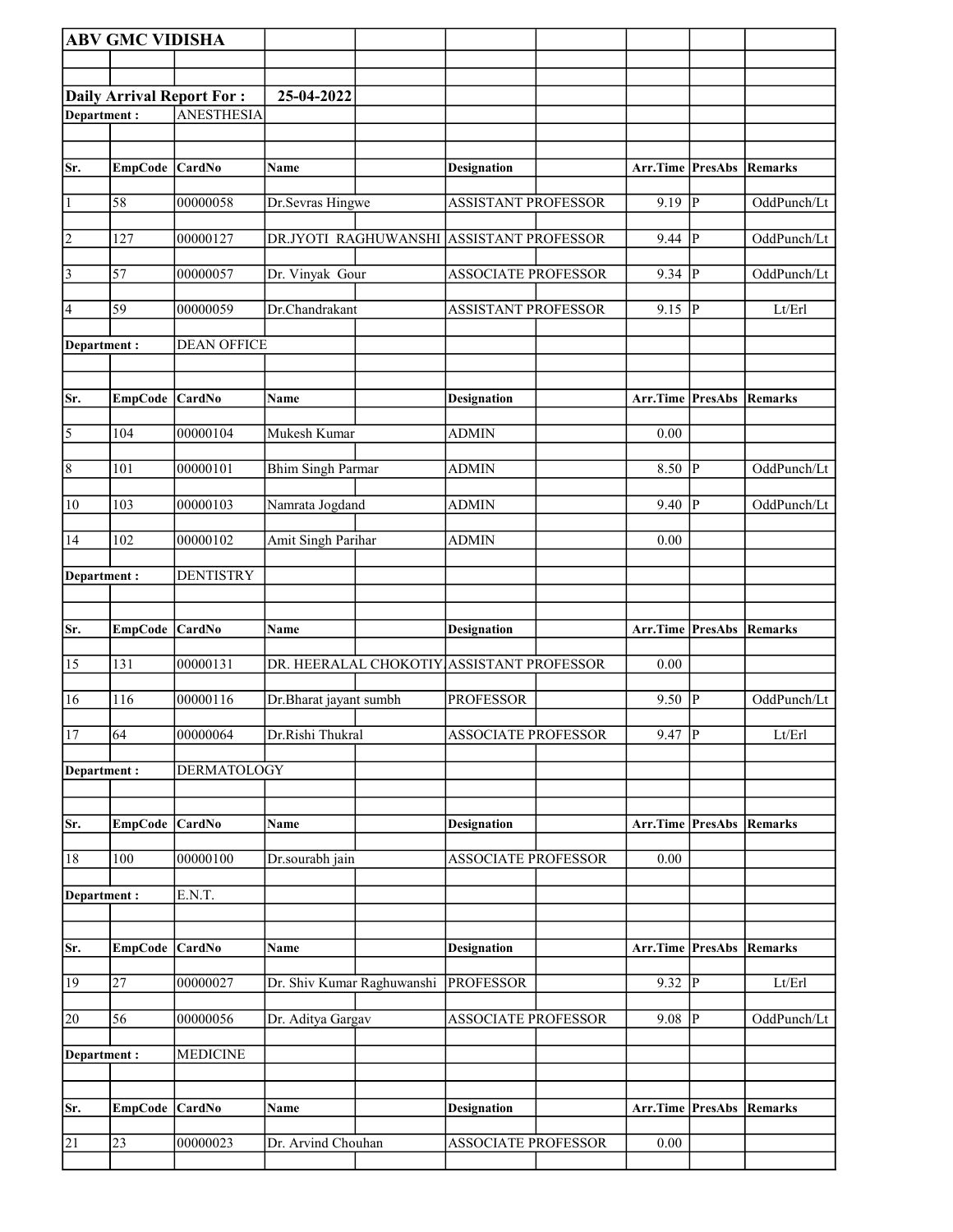| 22              | 129              | 00000129                 | Dr. Mahendra pratap Singh               | <b>ASSISTANT PROFESSOR</b> | 9.57                            | $\overline{P}$ | Lt/Erl         |
|-----------------|------------------|--------------------------|-----------------------------------------|----------------------------|---------------------------------|----------------|----------------|
| $\sqrt{23}$     | 12               | 00000012                 | Dr Preshant shrivastava                 | <b>PROFESSOR</b>           | 9.48                            | P              | OddPunch/Lt    |
| 24              | 30               | 00000030                 | Dr. Sandeep Aharwar                     | <b>ASSOCIATE PROFESSOR</b> | 9.04                            | IР             | OddPunch/Lt    |
| $\overline{25}$ | $\overline{50}$  | 00000050                 | Dr.vinod Dangi                          | <b>ASSISTANT PROFESSOR</b> | 8.57                            | P              | OddPunch/Lt    |
| Department:     |                  | <b>OBST. &amp; GYNEE</b> |                                         |                            |                                 |                |                |
|                 |                  |                          |                                         |                            |                                 |                |                |
| Sr.             | EmpCode CardNo   |                          | <b>Name</b>                             | <b>Designation</b>         | <b>Arr.Time PresAbs Remarks</b> |                |                |
| 26              | 42               | 00000042                 | Dr. Mridula singh                       | <b>ASSISTANT PROFESSOR</b> | 0.00                            | <b>LEAVE</b>   | <b>LEAVE</b>   |
| $\overline{27}$ | 41               | 00000041                 | Dr.Aarti sharma                         | <b>ASSOCIATE PROFESSOR</b> | 0.00                            | <b>LEAVE</b>   | <b>LEAVE</b>   |
| 28              | 96               | 00000096                 | DR. Sudha Chourasia                     | <b>PROFESSOR</b>           | 10.02                           | IР             | OddPunch/Lt    |
| Department:     |                  | OPHTHALMOLOGY            |                                         |                            |                                 |                |                |
|                 |                  |                          |                                         |                            |                                 |                |                |
| Sr.             | EmpCode CardNo   |                          | <b>Name</b>                             | <b>Designation</b>         | <b>Arr.Time PresAbs Remarks</b> |                |                |
| 29              | $\overline{1}20$ | 00000120                 | Dr.Shivcharan Lal Chadravansh PROFESSOR |                            | 9.27                            | $\mathbf{P}$   | OddPunch/Lt    |
| $\overline{30}$ | 121              | 00000121                 | Dr.Nikhila Yadav                        | <b>ASSISTANT PROFESSOR</b> | 9.18                            | P              | OddPunch/Lt    |
| 31              | 46               | 00000046                 | Dr. Sapna Raghuwanshi                   | <b>ASSOCIATE PROFESSOR</b> | 0.00                            | <b>LEAVE</b>   | <b>LEAVE</b>   |
| Department:     |                  | <b>ORTHOPEDICS</b>       |                                         |                            |                                 |                |                |
|                 |                  |                          |                                         |                            |                                 |                |                |
|                 |                  |                          |                                         |                            |                                 |                |                |
| Sr.             | EmpCode CardNo   |                          | Name                                    | <b>Designation</b>         | Arr.Time                        | PresAbs        | Remarks        |
| $\overline{32}$ | 20               | 00000020                 | Dr. Sanat Singh                         | <b>ASSOCIATE PROFESSOR</b> | 0.00                            | <b>LEAVE</b>   | <b>LEAVE</b>   |
| $\overline{33}$ | 123              | 00000123                 | Dr. Vipin kumar Mishraa                 | <b>ASSISTANT PROFESSOR</b> | 9.14                            | p              | Lt/Erl         |
| $\overline{34}$ | $\overline{124}$ | 00000124                 | Dr.Sunil Kirar                          | <b>ASSISTANT PROFESSOR</b> | $9.45$ P                        |                | Lt/Erl         |
| $\overline{35}$ | 10               | 00000010                 | Dr Atul varshney                        | <b>PROFESSOR</b>           | 9.51                            | P              | OddPunch/Lt    |
| 36              | 55               | 00000055                 | Dr. Sanjay Upadhya                      | <b>ASSOCIATE PROFESSOR</b> | 9.47                            | P              | OddPunch/Lt    |
| Department:     |                  | <b>PEADITRICS</b>        |                                         |                            |                                 |                |                |
|                 |                  |                          |                                         |                            |                                 |                |                |
| Sr.             | <b>EmpCode</b>   | CardNo                   | Name                                    | <b>Designation</b>         | Arr.Time                        | <b>PresAbs</b> | <b>Remarks</b> |
| $\overline{37}$ | 9                | 00000009                 | Dr Neeti agarawal                       | <b>PROFESSOR</b>           | $9.28$ P                        |                | OddPunch/Lt    |
| 38              | 19               | 00000019                 | Dr. D Sharad Gedam                      | <b>ASSOCIATE PROFESSOR</b> | 9.47                            | P              | OddPunch/Lt    |
| 39              | 44               | 00000044                 | Dr. Priya Gogia                         | ASSISTANT PROFESSOR        | 0.00                            |                |                |
| 40              | 61               | 00000061                 | Dr.Deepak K. Uikey                      | <b>ASSOCIATE PROFESSOR</b> | 9.11                            | P              | OddPunch/Lt    |
| 41              | 60               | 00000060                 | Dr.Shiv R.k. Dubey                      | <b>ASSISTANT PROFESSOR</b> | 0.00                            |                |                |
| Department:     |                  | <b>PSYCHIATRY</b>        |                                         |                            |                                 |                |                |
|                 |                  |                          |                                         |                            |                                 |                |                |